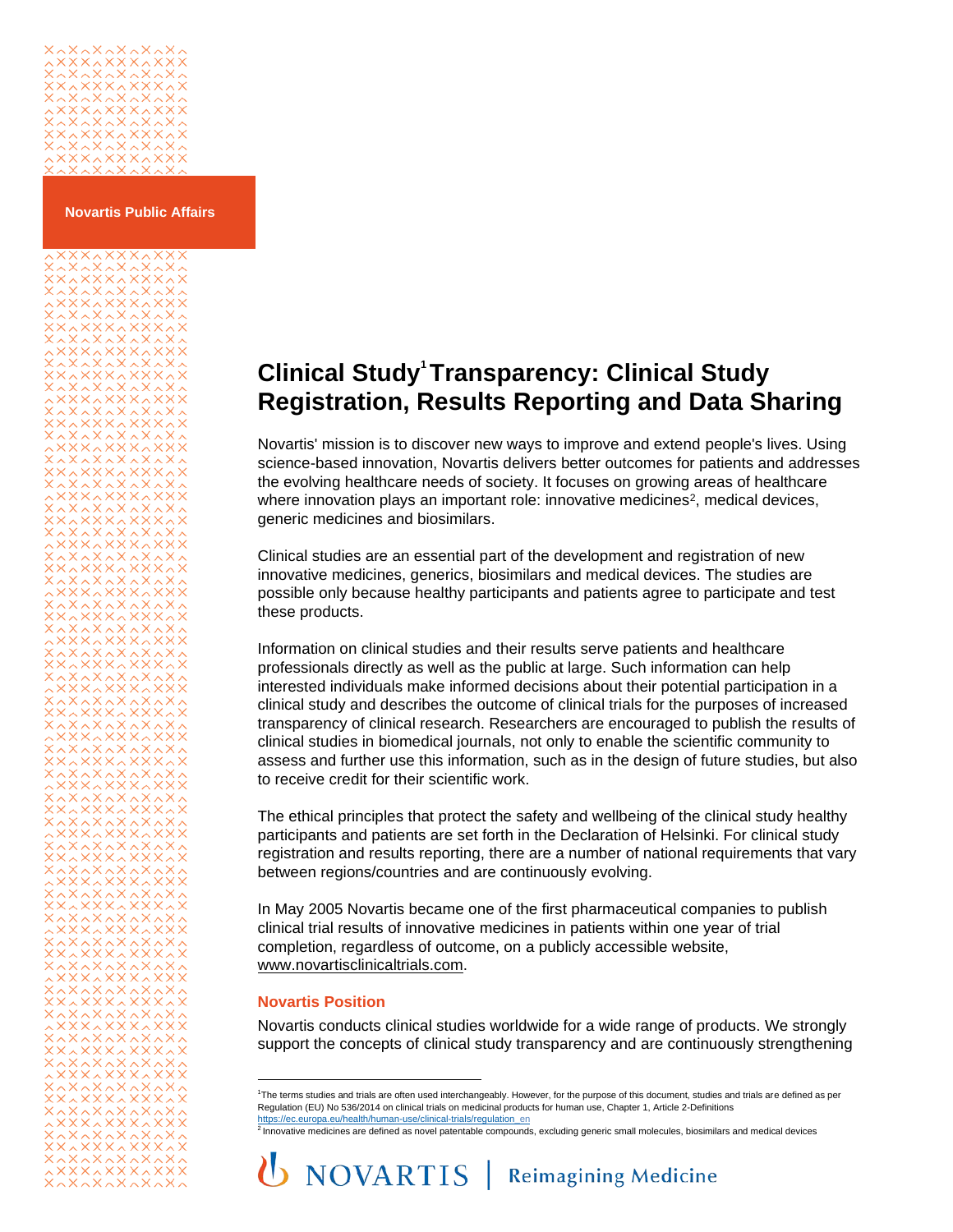clinical study transparency processes enterprise-wide. We adjust our processes and practices to the varying and evolving statutory requirements in a timely manner. At the same time, we have practices in place to ensure protection of the data privacy of study participants and investigators as well as the intellectual property of the knowledge generated through clinical studies.

- Werespect and defend investigators' independence and freedom to participate in, and to agree to all aspects of, a clinical study.
- Novartis encourages and supports the publication utilizing clinical study data, regardless of a positive or negative outcome.
- While protecting the data privacy rights of clinical study participants and investigators, Novartis' policy is not to withhold or suppress scientific data obtained during clinical studies.

Novartis' commitment to clinical study data transparency is the foundation of its framework of clinical trial data sharing.

#### **Novartis ensures clinical study transparency**

Novartis-sponsored clinical studies are registered in publicly accessible clinical study registries and results are reported on publicly available websites as required by applicable industry codes, laws and regulations in the region, country or countries in which the research is performed.

# **To promote overall transparency, Novartis commits to a globally harmonized minimum standard, independent of country requirements. Novartis commits to:**

- register and report interventional clinical trials in patients, independent of trial location in the world, on the US ClinicalTrials.gov website asfollows:
	- Register all Phase I-IV clinical trials conducted in patients with innovative medicine[s](#page-1-0), biosimilars, generics and medical devices<sup>3</sup> in advance of the first subjectvisit.
	- Report results of all Phase II-IV clinical trials in patients conducted with innovative medicines, generics and biosimilars no later than 1 year after trial completion for trials in adults and 6 months for pediatric trials, subject to EU regulatory requirements, regardless of product approvalstatus.
	- Report results of clinical trials conducted with US-approved medical devicesno later than 1 year after trialcompletion.
- provide a clinical trial search tool on [www.novartisclinicaltrials.com to](http://www.novartisclinicaltrials.com/) identify Novartis-sponsored ongoing worldwide interventional clinical trials with innovative medicines in patients.
- post results from all Novartis sponsored Phase I-IV interventional clinical trials conducted in patients with innovative medicines, generics and biosimilars regardless of approval status as well as approved medical devices on the Novartis public website [www.novartisclinicaltrials.com n](http://www.novartisclinicaltrials.com/)o later than 1 year after trial completion for trials in adults and no later than 6 months for pediatric trials with an EU nexus, independent of trialoutcome.

## **Novartis commits to help inform patients about the clinical trials in which they participated by providing an easy to understand summary of the clinical trial results:**

• In 2016 Novartis began to provide plain language trial summaries to the trial investigators to share with their patients participating in Phase I/IIa interventional clinical trials with non-oncology innovative medicines. This policy was expanded in



<span id="page-1-0"></span><sup>&</sup>lt;sup>3</sup>Trials conducted with unapproved devices (by FDA) are registered but will not be publicly displayed until after approval, per US Law. Small feasibility and proof of concept device trials are not registered o[n Clinicaltrials.gov.](https://www.clinicaltrials.gov/)